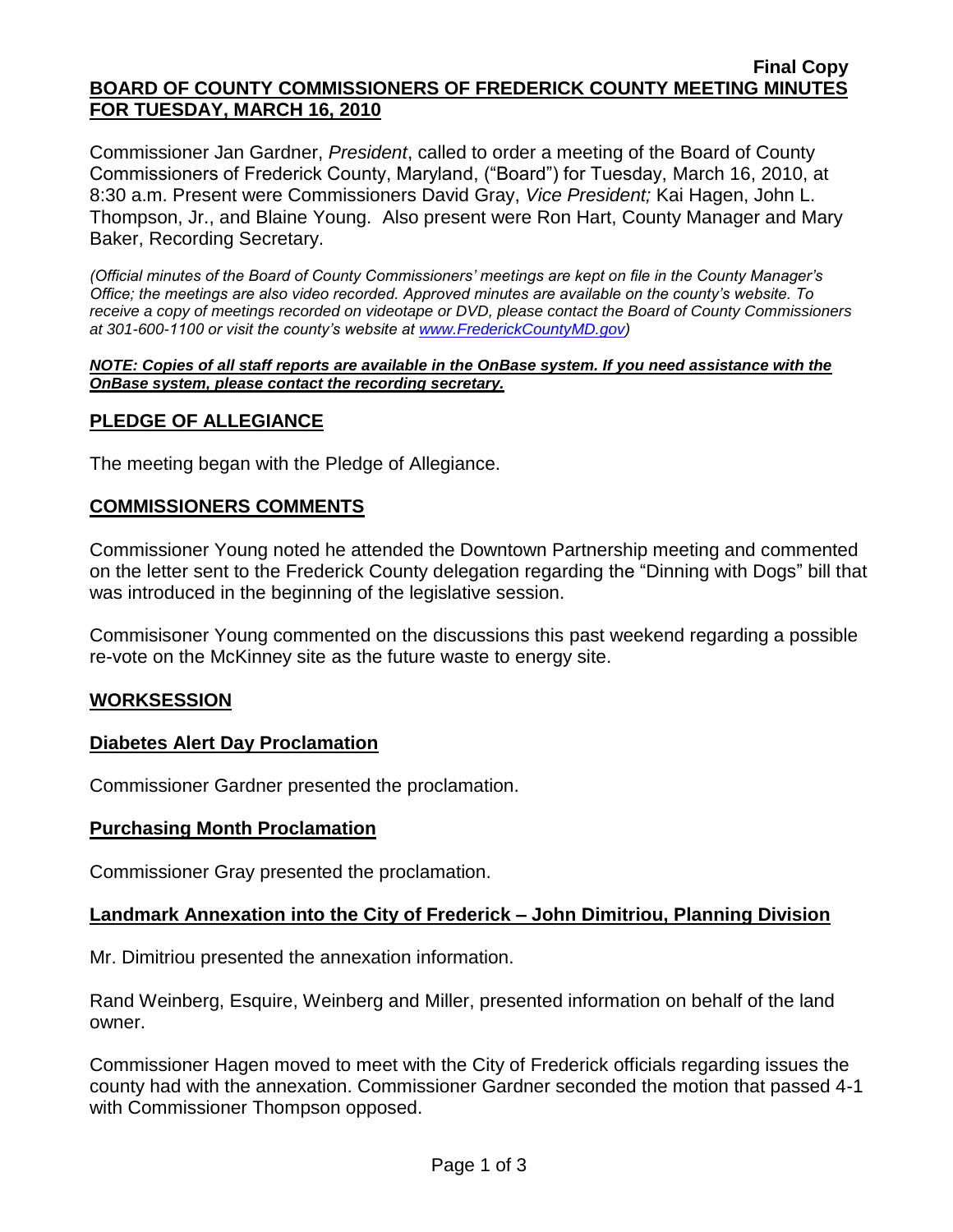#### **Final Copy BOARD OF COUNTY COMMISSIONERS OF FREDERICK COUNTY MEETING MINUTES FOR TUESDAY, MARCH 16, 2010**

Commissioner Young moved to deny expressed approval at this time. The motion failed due to lack of a second.

## **ADMINISTRATIVE BUSINESS**

## **FY 2010 Operating Budget Review – Mike Gastley, Finance Division**

Mr. Gastley presented the review.

Commissioner Hagen moved to acknowledge the revised health insurance adjustment of a 12.5% increase, health prescription co-pay adjustment of a 7.7% increase, Board of Education maintenance of effort adjustment, capital improvements projects operating related reductions, bond premium and debt service adjustment as presented. Commissioner Gray seconded the motion that passed 5-0.

Commissioner Gardner moved that the county was not going to change the relationship with the municipalities in terms of support from the county's Interagency Information Technologies Division to their law enforcement agencies, but that county staff be directed to meet with the municipalities and their law enforcement agencies to update and negotiate / renegotiate the existing agreement that the county has with the City of Frederick and to treat Thurmont and Brunswick in a similar manner. Commissioner Hagen seconded the motion that passed 4-1 with Commissioner Thompson opposed.

Commissioner Gray moved to send a letter to the City of Frederick requesting they pay for the early opening of the landfill as it was at their request. Commissioner Gardner seconded the motion that passed 5-0.

## **WORKSESSION**

## **Proposed Resolution to Explore Financial and Legal Ramifications of Seceding from Maryland and Applying to Congress for Admission to the Union as a New State – John L. Thompson, Jr., County Commissioner**

Commissioner Thompson presented the proposed resolution.

## Public comment was taken from:

**Bill Ashton, City of Frederick** 

Commissioner Thompson moved to adopt the proposed resolution to authorize and direct the County Manager, County Attorney and Finance Division staff to explore the financial and legal ramifications of seceding from Maryland and applying as a new state. Commissioner Gardner seconded the motion that failed 1-4 with Commissioners Gardner, Gray, Hagen and Young opposed.